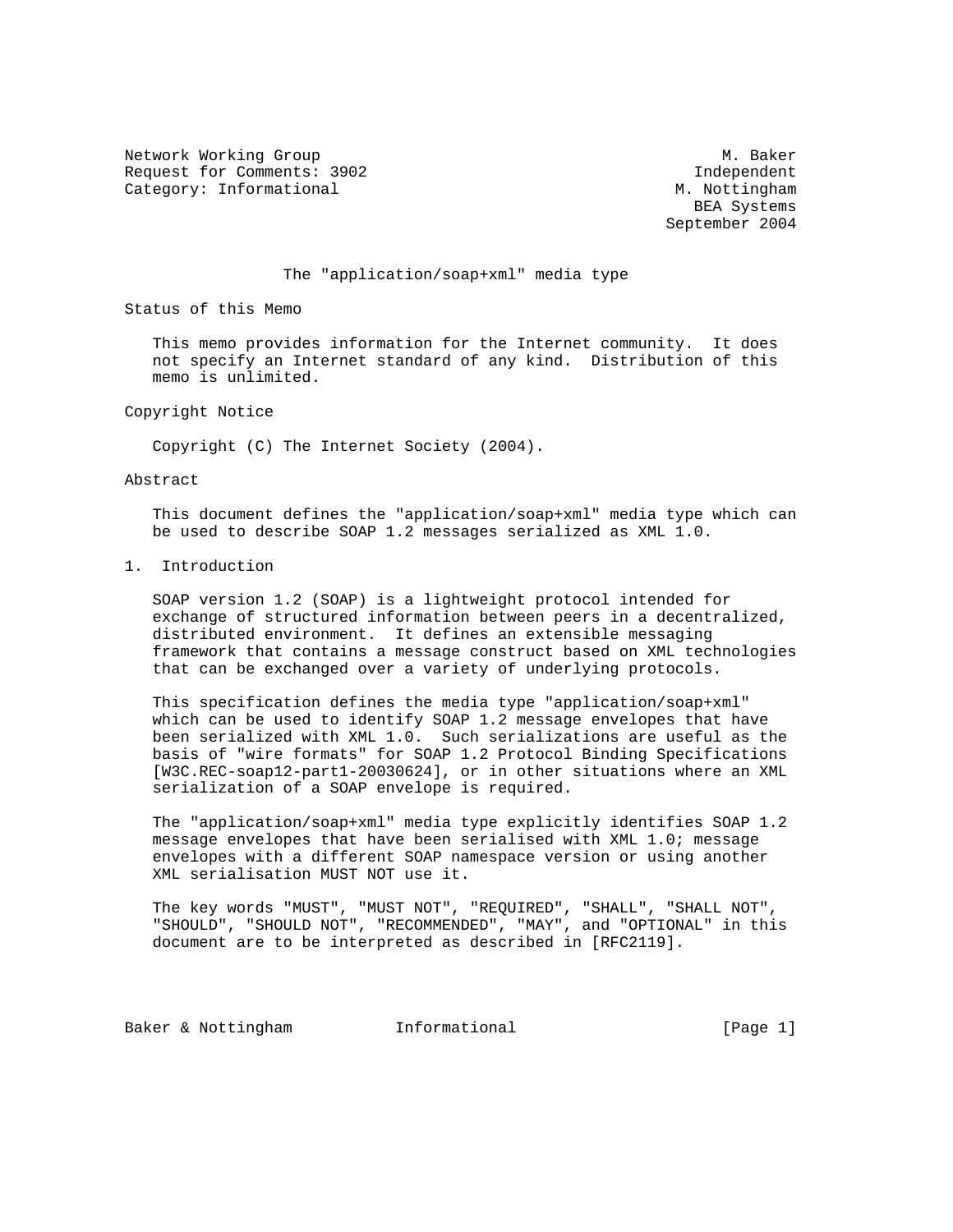## 2. Registration

 MIME media type name: application MIME subtype name: soap+xml Required parameters: none Optional parameters:

- "charset": This parameter has identical semantics to the charset parameter of the "application/xml" media type as specified in RFC 3023 [RFC3023].
- "action": This optional parameter can be used to specify the URI that identifies the intent of the message. In SOAP 1.2, it serves a similar purpose as the SOAPAction HTTP header field did in SOAP 1.1. Namely, its value identifies the intent of the message.

 The value of the action parameter is an absolute URI-reference as defined by RFC 2396 [RFC2396], which MUST be non-empty. SOAP places no restrictions on the specificity of the URI or that it is resolvable. Although the purpose of the action parameter is to indicate the intent of the SOAP message there is no mechanism for automatically computing the value based on the SOAP envelope. In other words, the value has to be determined out of band. It is recommended that the same value be used to identify sets of message types that are logically connected in some manner, for example part of the same "service". It is strongly RECOMMENDED that the URI be globally unique and stable over time.

 Use of the action parameter is OPTIONAL. SOAP Receivers MAY use it as a hint to optimize processing, but SHOULD NOT require its presence in order to operate.

- Encoding considerations: Identical to those of "application/xml" as described in RFC 3023 [RFC3023], section 3.2, as applied to the SOAP envelope infoset.
- Security considerations: Because SOAP can carry application defined data whose semantics is independent from that of any MIME wrapper (or context within which the MIME wrapper is used), one should not expect to be able to understand the semantics of the SOAP message based on the semantics of the MIME wrapper alone. Therefore, whenever using the "application/soap+xml" media type, it is strongly RECOMMENDED that the security implications of the context within which the SOAP message is used is fully understood. The security implications are likely to involve both the specific SOAP binding to an underlying protocol as well as the application-

Baker & Nottingham Informational [Page 2]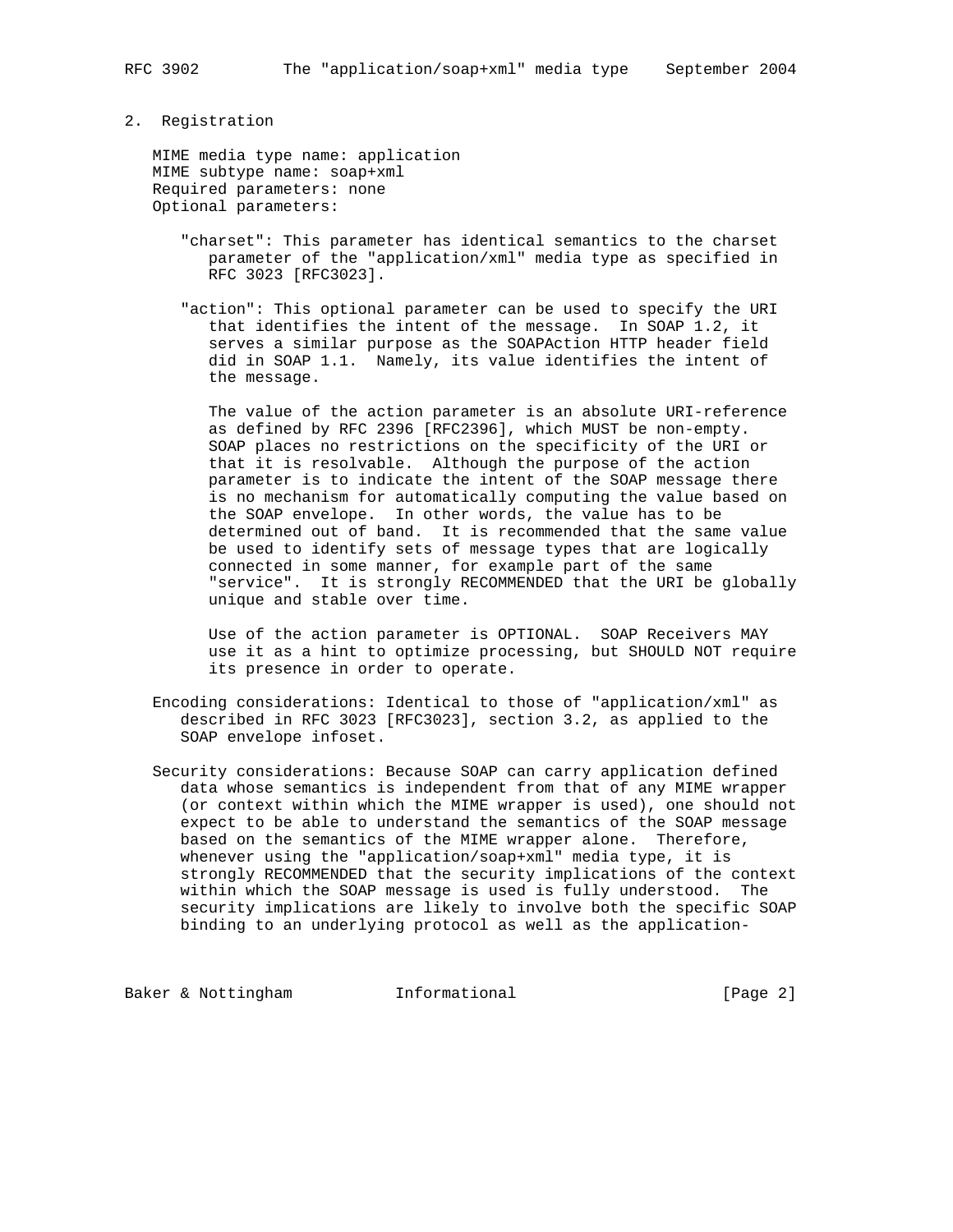defined semantics of the data carried in the SOAP message (though one must be careful when doing this, as discussed in SOAP 1.2 Part 1 [W3C.REC-soap12-part1-20030624], section Binding to Application-Specific Protocols).

 Also, see SOAP 1.2 Part 1 [W3C.REC-soap12-part1-20030624], the entire section Security Considerations.

 In addition, as this media type uses the "+xml" convention, it shares the same security considerations as described in RFC 3023 [RFC3023], section 10.

 The action parameter is not a security mechanism, and SHOULD NOT be used for authentication. If the action parameter is used to make decisions (e.g., dispatch, filtering), it is RECOMMENDED that the basis for such decisions should be confirmed by examining the SOAP Envelope.

 Interoperability considerations: There are no known interoperability issues.

 Published specification: SOAP 1.2 Part 1 [W3C.REC-soap12-part1-20030624] and SOAP 1.2 Part 2 [W3C.REC-soap12-part2-20030624].

 Applications which use this media type: Various SOAP 1.2 conformant toolkits use this media type.

Additional information:

 File extension: SOAP messages are not required or expected to be stored as files.

 Fragment identifiers: Identical to that of "application/xml" as described in RFC 3023 [RFC3023], section 5.

 Base URI: As specified in RFC 3023 [RFC3023], section 6. Also see SOAP 1.2 Part 1 [W3C.REC-soap12-part1-20030624], section Use of URIs in SOAP.

Macintosh File Type code: TEXT

 Person and email address to contact for further information: World Wide Web Consortium <web-human@w3.org>

Intended usage: COMMON

 Author/Change controller: The SOAP 1.2 specification set is a work product of the World Wide Web Consortium's XML Protocol Working Group. The W3C has change control over these specifications.

3. Security Considerations

 See the "Security Considerations" section of the registration template found in Section 2.

Baker & Nottingham **Informational** [Page 3]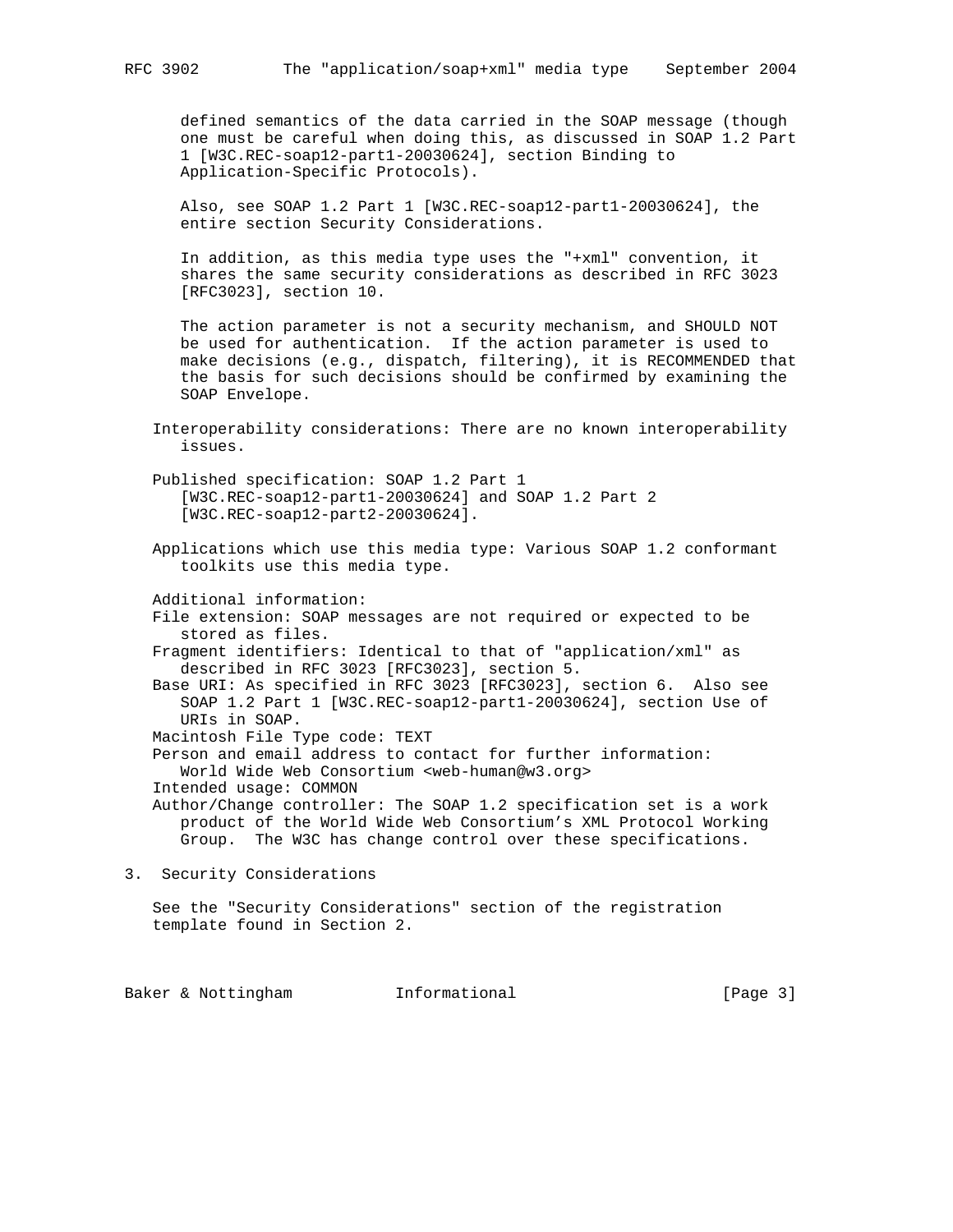- 4. Normative References
	- [RFC2119] Bradner, S., "Key words for use in RFCs to Indicate Requirement Levels", BCP 14, RFC 2119, March 1997.
	- [RFC2396] Berners-Lee, T., Fielding, R., and L. Masinter, "Uniform Resource Identifiers (URI): Generic Syntax", RFC 2396, August 1998.
	- [RFC3023] Murata, M., St.Laurent, S., and D. Kohn, "XML Media Types", RFC 3023, January 2001.
	- [W3C.REC-soap12-part1-20030624] Hadley, M., Mendelsohn, N., Moreau, J., Nielsen, H., and M. Gudgin, "SOAP Version 1.2 Part 1: Messaging Framework", W3C REC REC-soap12-part1-20030624, June 2003.

 [W3C.REC-soap12-part2-20030624] Moreau, J., Nielsen, H., Gudgin, M., Hadley, M., and N. Mendelsohn, "SOAP Version 1.2 Part 2: Adjuncts", W3C REC REC-soap12-part2-20030624, June 2003.

5. Authors' Addresses

 Mark A. Baker Independent 37 Charles St. Ottawa, Ontario K1M 1R3 CA

EMail: distobj@acm.org

 Mark Nottingham BEA Systems 235 Montgomery St., Level 15 San Francisco, CA 94010 US

EMail: mnot@pobox.com